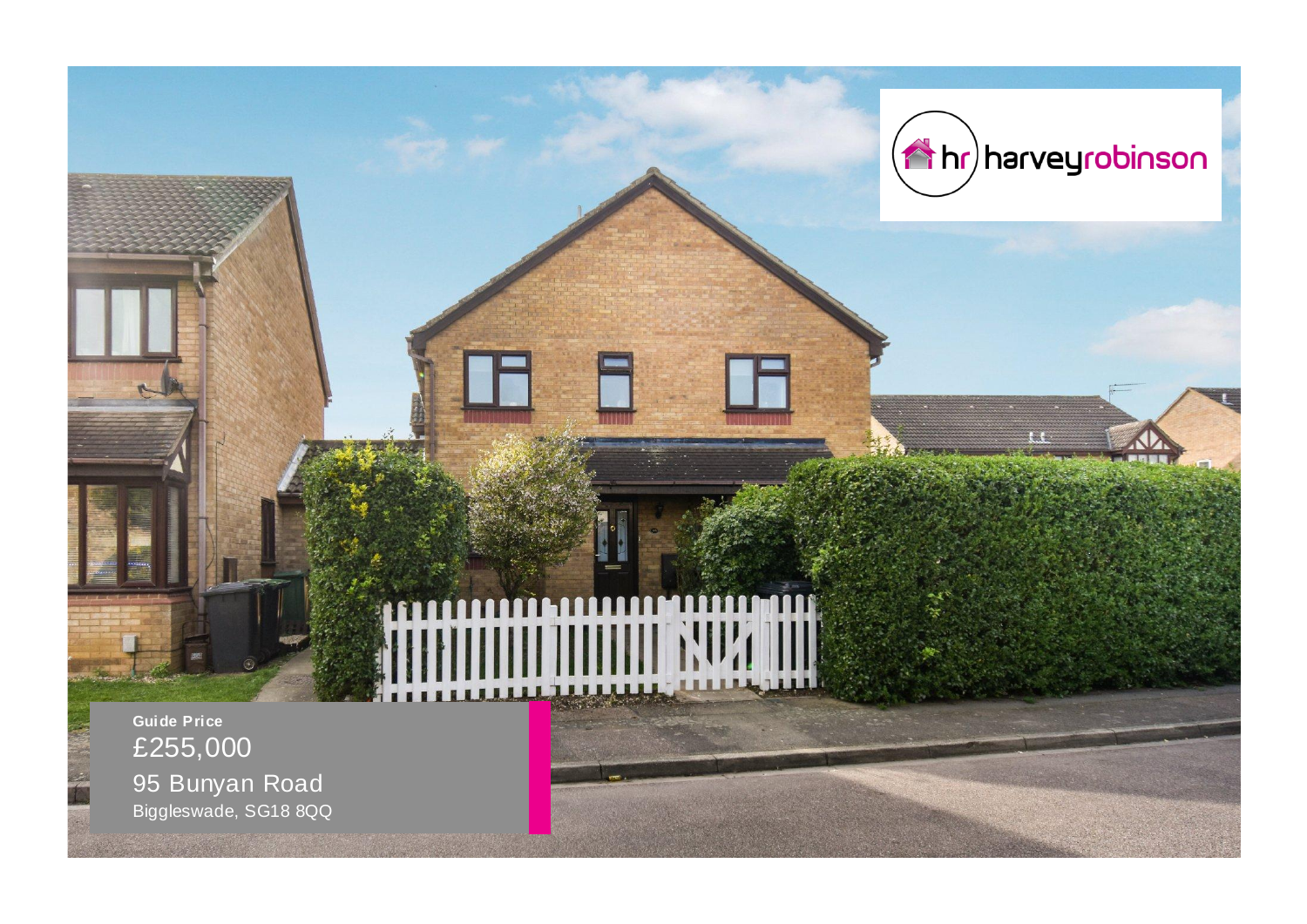## **PROPERTY SUMMARY**

Harvey Robinson estate agents in Biggleswade are delighted to offer for sale this well presented two bedroom terraced home wi thin this popular location of the town. The accommodation in brief consists of a good size Lounge with a bay window, and a Kitchen to the Ground Floor. Two double Bedrooms and the Bathroom occupies the First Floor. Outside, the property has a Enclosed Garden to the front with a large shed and an allocated car parking space. Benefits include gas central heating with a combination bo iler and UPVC double glazing. The property is located within a mile of Biggleswade town centre with an array of High Street shops, bar s and restaurants as well as the train station providing access into London Kings Cross within the hour, making this home a p erfect first time purchase or investment buy. Please contact our Biggleswade estate agent offices for further information and to arrange a viewing.



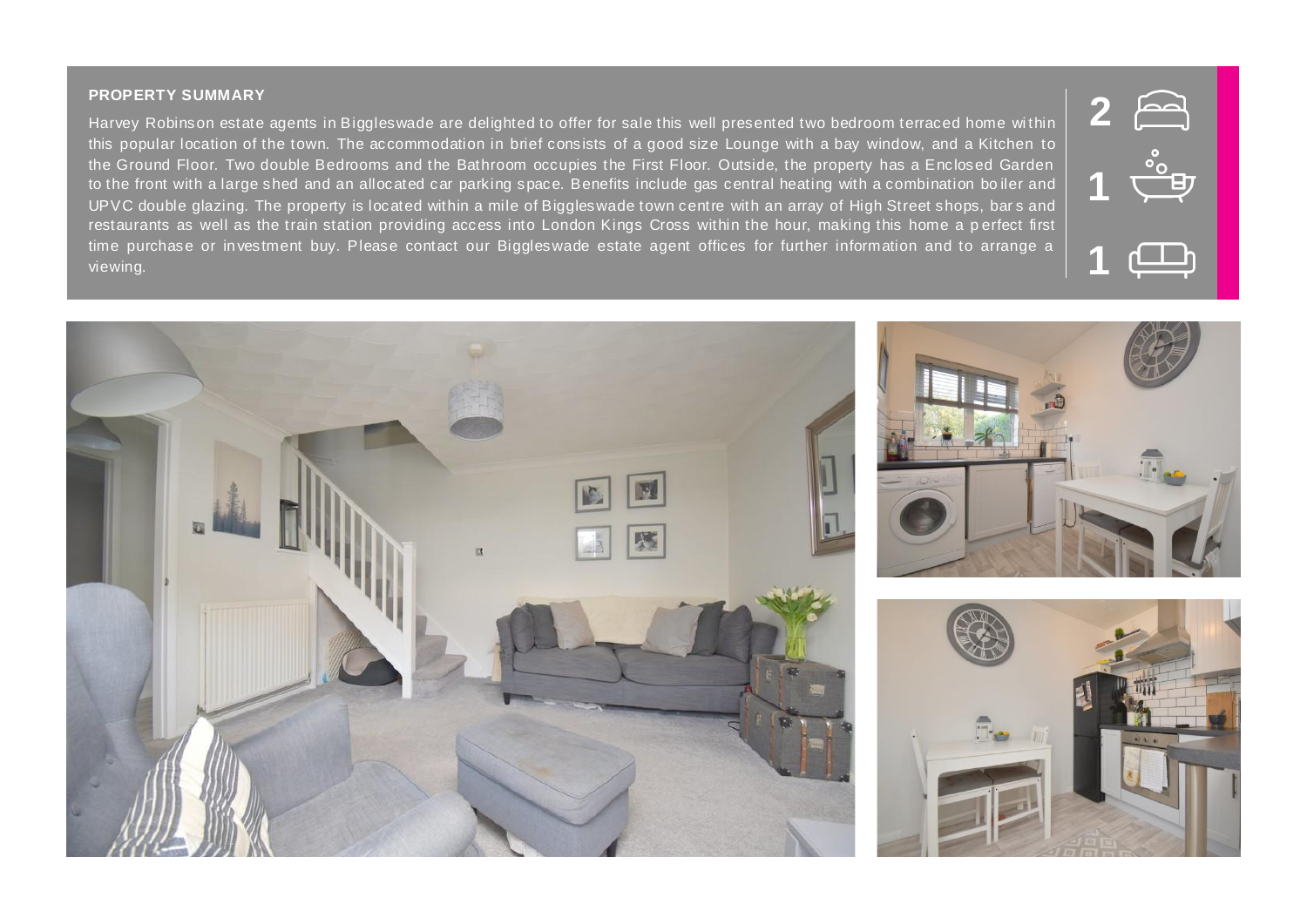